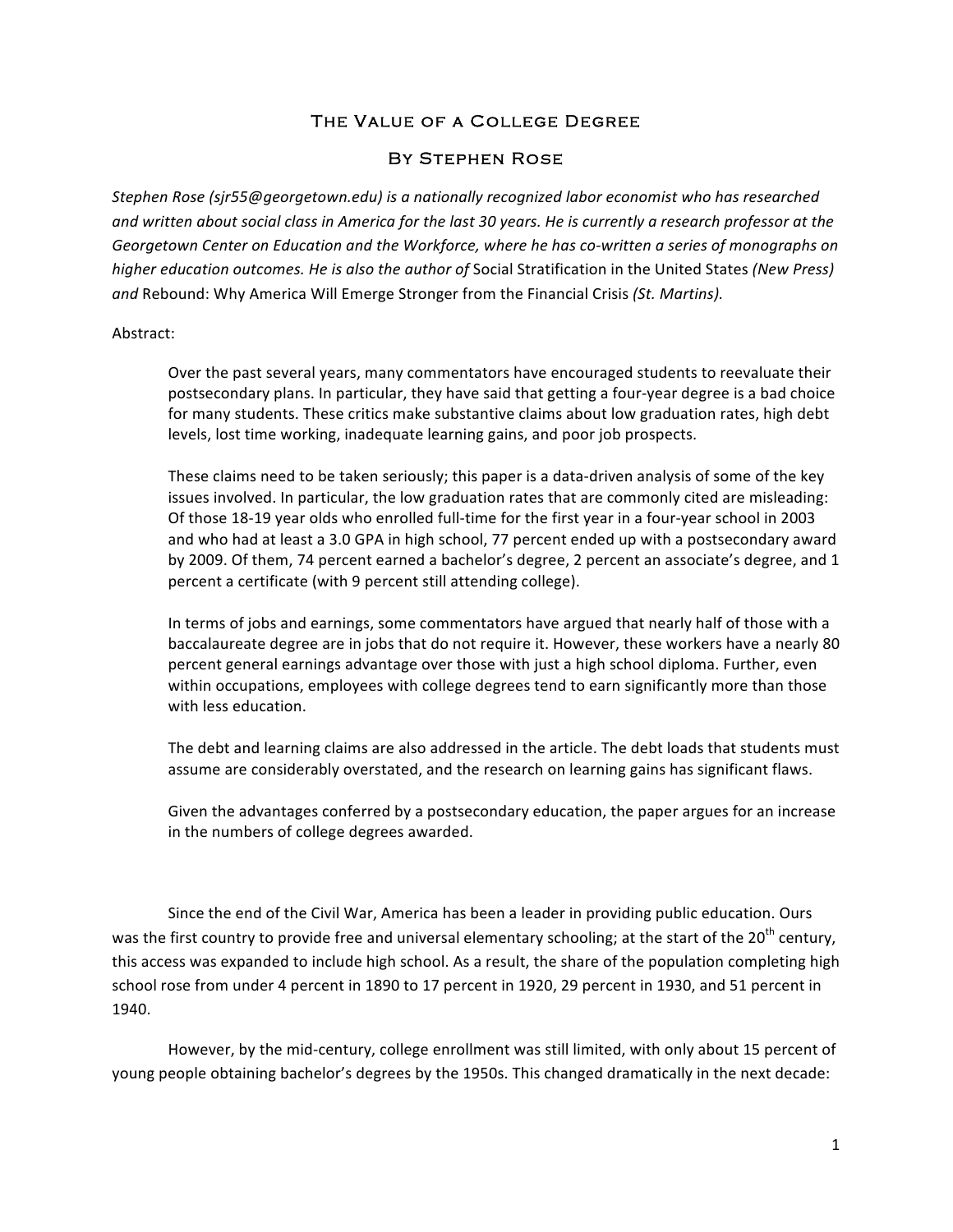By the end of the 1960s, nearly 30 percent had obtained a four-year college degree. Also, enrollment in two-year colleges skyrocketed from just over 200,000 in 1960 to one million in 1971.

This expansion of access to college was a bold move for a country that already had the most educated work force in the world. At first, it seemed that it was the wrong choice: In the 1970s, a wave of college graduates flooded the market, causing college earnings to stagnate. In 1976, Richard Freeman published *The Overeducated America*, and the 1979 and 1981 recessions were a particularly bad environment for new graduates.

But with the recovery of the 1980s came a growth in the earnings of college graduates that was greater than that of any other group: In 1980, they were 40 percent higher than those of high school graduates, and by 2000, that advantage had soared to almost 80 percent. As the payoff to college became evident, other high-income countries followed this path. By the mid-2000s, college graduates (including those with short-term degrees) in many countries comprised a greater proportion of their young adult population than was the case in the US.

Although parents, high school students, and most civic leaders in this country and around the world still see a college degree as important, this perspective has been attacked over the last five years. Once the Great Recession began in December 2007, there were far fewer good jobs available for new college graduates. The soaring price of college had forced many students to take on what seemed like very high levels of debt, an especially heavy burden for those who had dropped out and thus had debt without the skills and credentials that would enable them to repay it.

And there was some question about the skills even of the students who managed to graduate. Readers are probably familiar with Richard Arum and Josipa Roksa's (2011) research about the low levels of learning occurring on campuses. If college does not lead to skill gains, it is difficult to argue that attending college will lead to positive economic effects after graduation.

Finally, some critics wondered whether the higher wages of college graduates are secure. Richard Vedder, Christopher Denhart, and Jonathan Robe (2013) have reported that 48 percent of employed individuals with bachelor's degrees are in jobs requiring less schooling—presumably at low wages. Others say that parents would do better to put their college savings into a retirement account for their children.

All these arguments appear in a new book by former Department of Education Secretary William Bennett and co-author David Wilezol (2013). They argue that most high school graduates should enroll in occupationally oriented vocational and technical programs and that the number of students attending four-year colleges should shrink by 50 percent.

The main arguments in favor of earning a college degree are based on college graduates' larger earnings over a lifetime, lower unemployment rates, better health, higher marriage rates, and greater civic involvement. While these advantages for those with four-year degrees are substantial, two-year college graduates also have earnings and other outcomes that are better than high school graduates'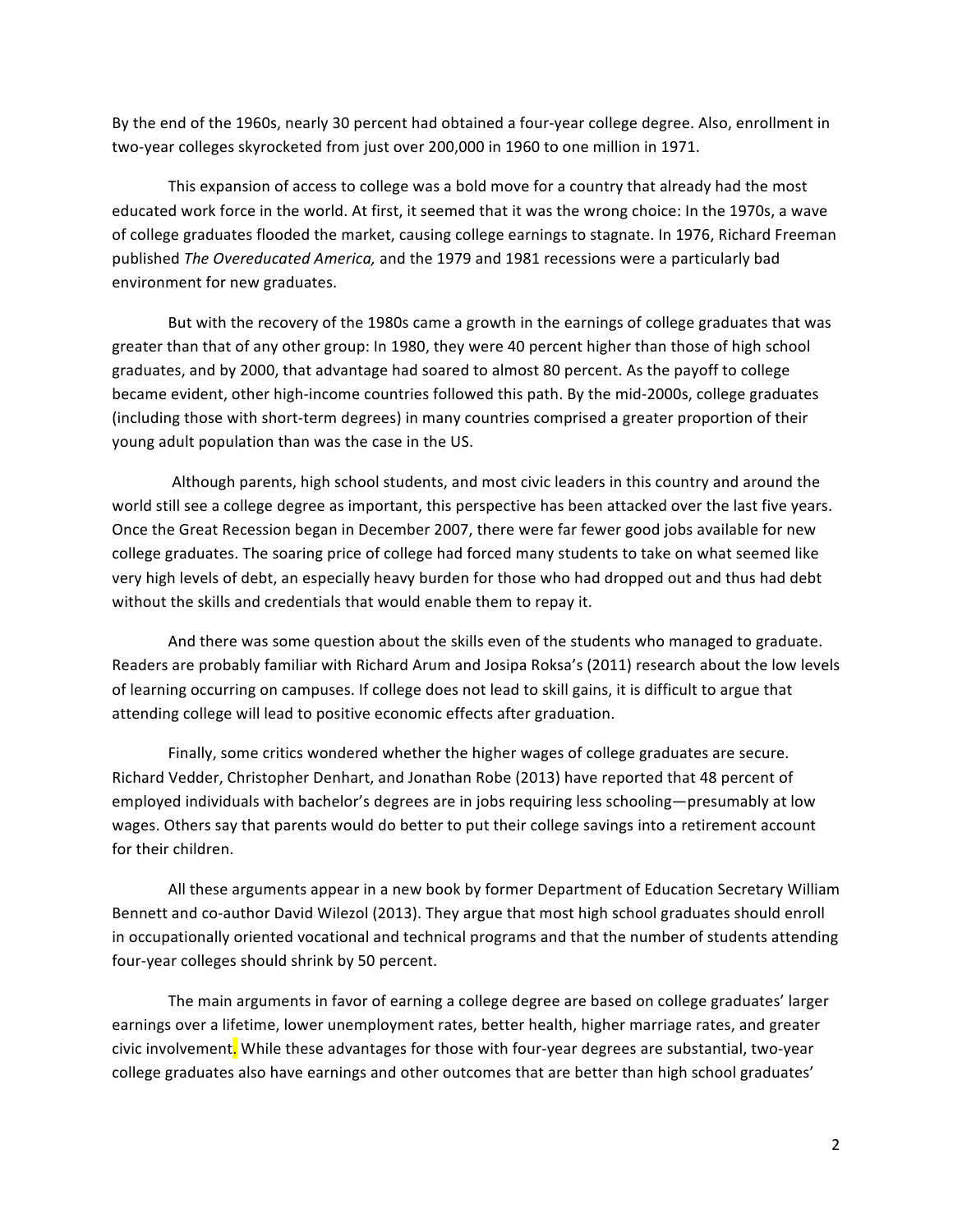are. This is why President Obama has called for new initiatives to restore America's position as the country with the highest share of young people earning postsecondary credentials.

In this piece, I will address the flaws in the arguments of those who dispute the value of a baccalaureate degree, focusing on four areas—graduation rates, employment and earnings, debt/financial issues, and learning gains.

## Graduation Rates

Graduation rates matter: If the share of dropouts is high, then their costs and time need to be subtracted from the reduced benefits that accrue to those with "some college," thus making the whole endeavor more questionable.

But the calculation of graduation rates is not straightforward. Some analysts say that the rate is below 50 percent, while others claim that it is 57 percent. Both of these numbers are flawed. The 50 percent number is based on the share of bachelor's degrees among all people who enroll in either a two- or a four-year school. Including the nearly 50 percent of students who start at community colleges in calculating baccalaureate completion rates skews the results, since only about 40 percent of community college students have the academic background and coursework to transfer, and only 28 percent actually do transfer.

The six-year graduation rate of 57 percent does not include community college students—it is instead the proportion of individuals who obtain degrees from the four-year schools in which they initially enrolled (as reported in the government's Integrated Postsecondary Education Data System, or IPEDS). However, this figure includes neither those who transfer and graduate from other institutions nor those who earn two-year associates degrees or certificates.

The broadest graduation-rate measure includes all students who initially enroll in a public or not-for-profit four-year postsecondary institutions. Of those who enrolled in 2003, by 2009 67 percent had earned a postsecondary award: 61 percent got bachelors' degrees, 4 percent earned associate's degrees, and 2 percent were granted certificates (*Beginning Postsecondary Survey*, or *BPS*). Another 15 percent were still attending college.

Many students are over 20 years old, have families and work responsibilities, and only attend part-time (a significant predictor of failure to complete). If we exclude those students and focus on the ones who are 18-19 years old and who enrolled full-time the first year, we get even higher postsecondary-credential rates of 73 percent: 68 percent got a bachelor's degree, 3 percent an associate's degree, and 2 percent a certificate (with another 10 percent still enrolled).

If we include only students with at least a 3.0 GPA in high school, then 77 percent end up with a postsecondary award: 74 percent with a bachelor's degree, 2 percent with an associate's degree, and 1 percent with a certificate (9 percent are still enrolled). Limiting the analysis to those with a high school GPA of 3.5 and above results in the following: 81 percent earn bachelors' degrees, 2 percent associate's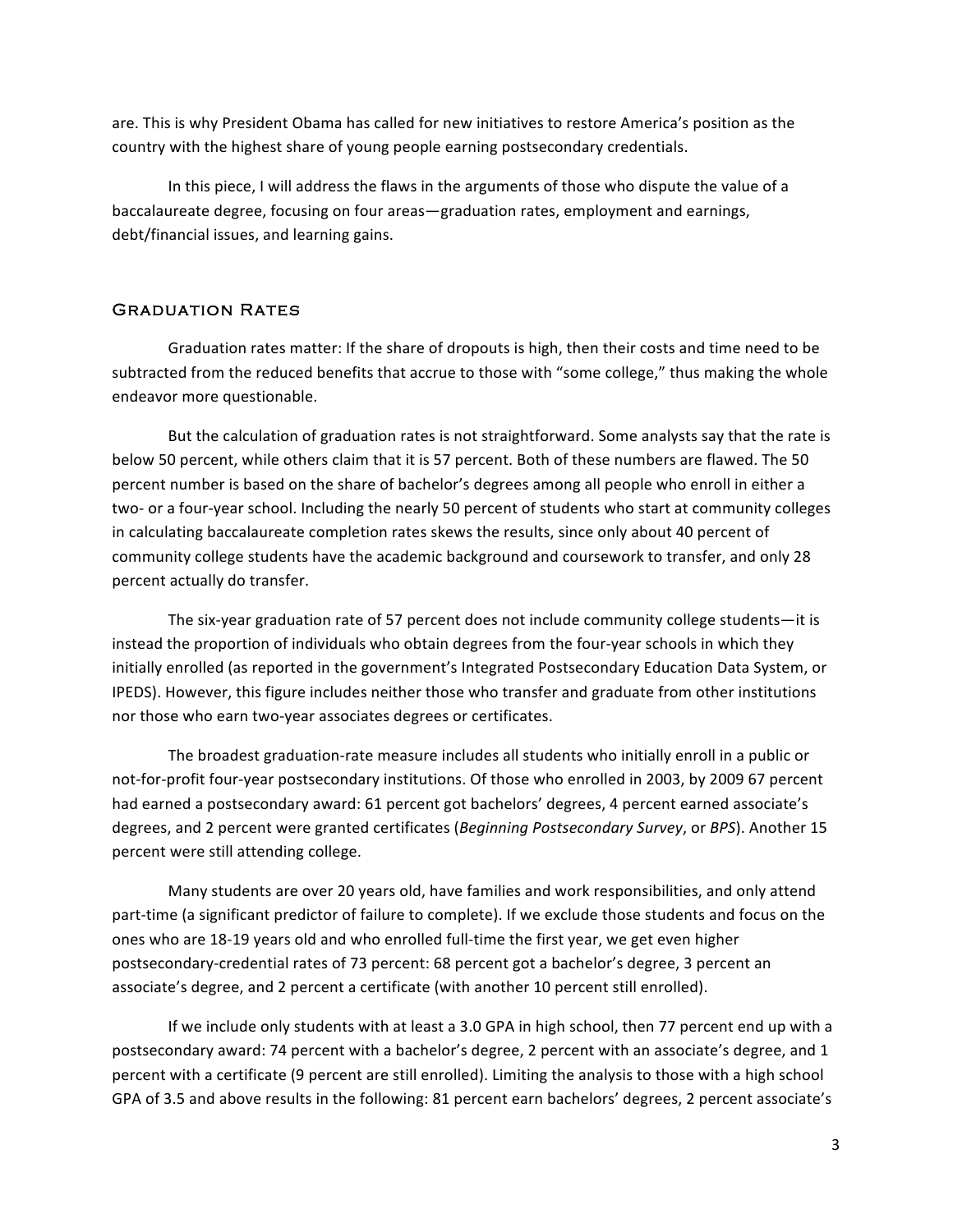degrees, and 1 percent certificates. Finally, at the most selective colleges (with the best-prepared students and most supportive environments), the baccalaureate graduation rate is 86 percent within six years.

These different graduation rates show how much preparation, attendance intensity, and external responsibilities affect the outcomes. While there is room for improvement, those who cite graduation rates of 50 and 57 percent create the false impression of a system in deep crisis.

The bottom line is that enrollments at four-year schools have increased as many more students who are older and from the middle ranks of their high school classes have been added. Many of these students will not succeed. Thus, the issue is whether to raise entrance standards and ensure higher graduation rates or to serve many students who have only moderate rates of success.

Community colleges come under particularly heavy fire for their graduation rates. Some bemoan the fact that only about one in eight initial enrollees in community colleges earns an associate's degree at the school in which they initially enrolled (IPEDS). Once again, this number is based on getting a degree from the institution in which one started.

But many students transfer-some to a four-year institution, where they may earn baccalaureate degrees. Oddly, this very positive outcome is not counted as a success for the community college if the students did not get a two-year degree there along the way. But 35 percent of them end up earning a postsecondary credential—12 percent a bachelor's degree, 14 percent an associate's degree, and 9 percent a certificate—while another 20 percent are still enrolled (*BPS*).

The 35 percent may seem low, but a large share of incoming students at two-year schools are older, have family and work responsibilities, only attend part-time, and/or have low high school grades—all factors that make success harder. Even in four-year institutions, of those over 25 who first enrolled in 2003, by 2009 just 28 percent had earned an award of any type: 3 percent got bachelor's degrees, 12 percent associate's degrees, and 13 percent certificates.

Meanwhile, the more "typical" college students who start before they are 20, have at least a B average in high school, and attend full-time during their first year have a success rate of 54 percent: 29 percent earn a bachelor's degree, 22 percent an associate's degree, and 3 percent certificates (with 17 percent still attending). Thus, the choice is between accepting relatively low overall success rates or removing the college option for the approximately 30 percent of older and less-prepared students who do succeed.

#### Employment and Earnings

Most people want to obtain a baccalaureate degree because of the added earnings associated with the degree. A commonly cited figure is that they earn \$1 million more than those with just a high school diploma during their careers (Carnevale and Rose, 2011). This premium is based on two factors: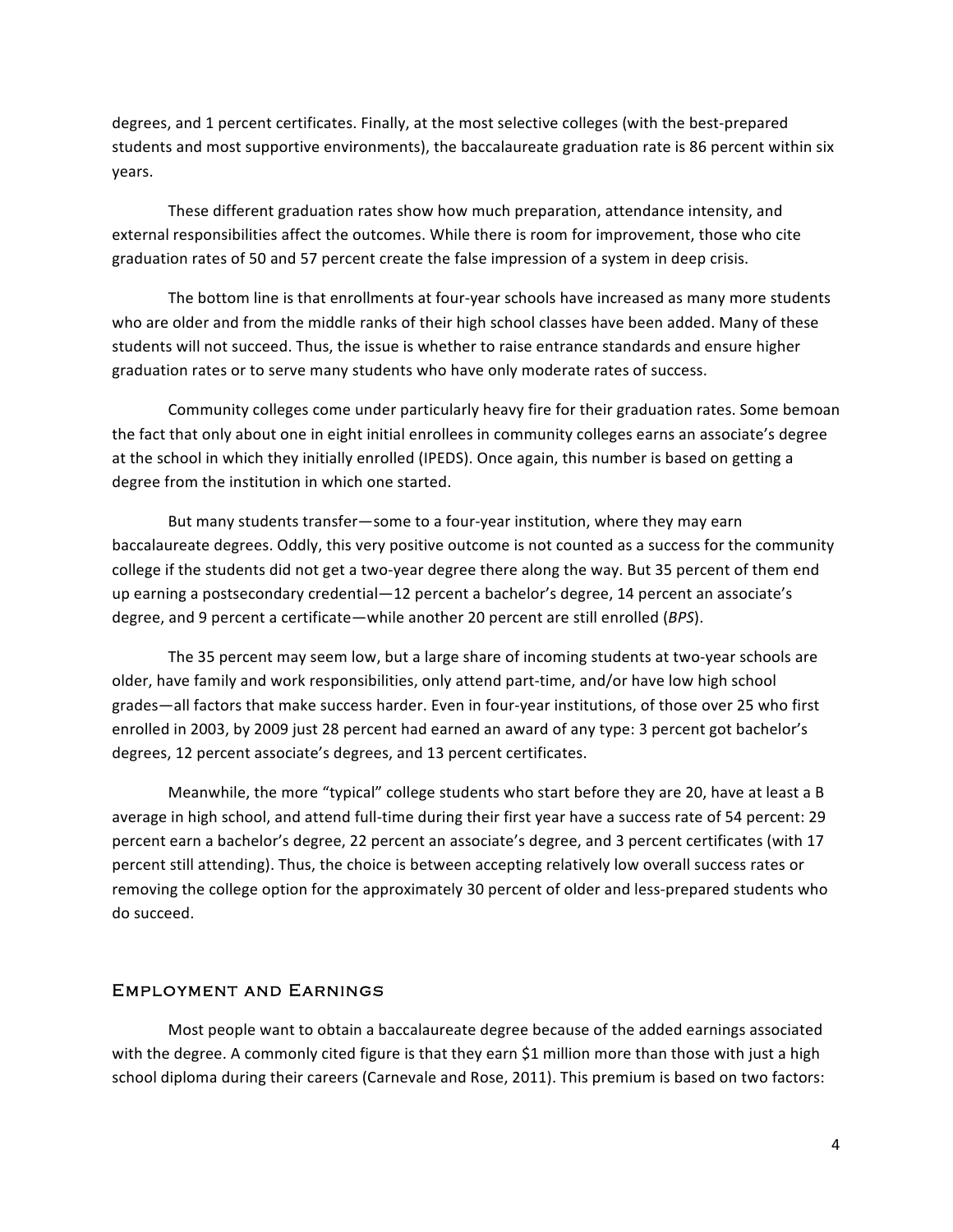1) Those with bachelor's degrees are more likely to be in high-paying managerial and professional jobs, and 2) within in each occupation, those with four-year degrees earn more than those without them.

As shown below, there is a big variation by major. But even in low-paying fields, the earnings of those with a baccalaureate are higher than those of most people who have two-year degrees or certificates. There is a fair amount of "overlap": The highest earners of those with associate's degrees or certificates —those who work in computer science, the sciences, or business—earn as much as a typical four-year college graduate. But bachelor-degree recipients in these fields earn considerably more than their less-educated peers (for data on certificates see Carnevale and Rose, 2012, and for data on associate's degrees, see Carnevale and Rose, 2013).

Most economists believe that pay is related to productivity, which in turn is based on workers' skill levels—thus that the rising baccalaureate premium reflects the importance of skills learned in college. However, some question those links. First, they say that the type of student and not the skill level represented by the bachelor's degree determines a person's employability. Called "signaling" because employers are thought to use the degree as the signal for making hiring decisions, this argument was first made by Michael Spence in 1973.

It is very difficult with available data to determine whether it is signaling or learned skills that determine long-term career earnings. Many researchers have used a variety of complex mathematical approaches to indirectly test for the importance of learned skills. While they have generally found that most of the earnings premium is due to attending school and not to the original skills of college enrollees, those who support the signaling approach are unconvinced.

I think the evidence suggests that even if signals are used to hire, promotions are based primarily on performance. The baccalaureate premium increases with age, which suggests that skill is eventually the key attribute that is rewarded. Further because college-educated workers in the same occupation tend to earn significantly more than those with less formal education, it is reasonable to think that their higher pay is based on their greater competencies.

Critics also claim there is a paucity of high-paying jobs that use the presumed skills of college graduates. Because of automation and the export of even mid-level jobs to lower-wage countries, they argue, there are not enough good jobs for the number of college graduates and that too many graduates are now being produced.

For example, Richard Vedder et al. (2013) find that 48 percent of baccalaureate-degree holders are not employed in jobs that require the degree. But if the bachelor's degree premium is still very high and presumably pay in jobs not requiring the degree is relatively low, how can we have a high median level of earnings for college graduates?

The answer is that this argument is based on a backward-looking view of the skills needed to perform various jobs. Vedder lists occupations in which the degree is not required but that employ many college graduates—for example, representatives in manufacturing and wholesale. But 60 percent (nearly 700,000) of these employees have either undergraduate or graduate degrees, and their earnings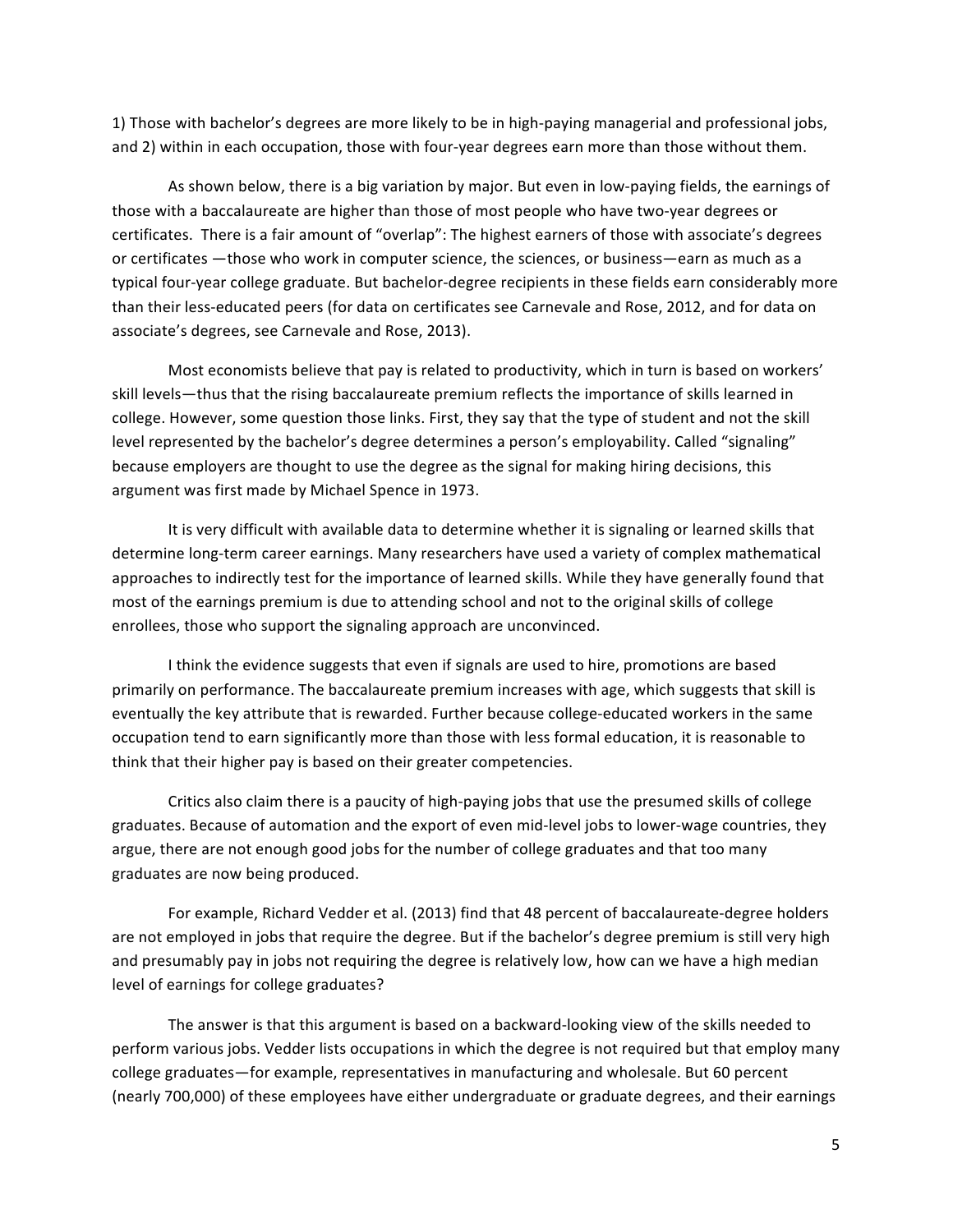are 60 percent higher than the overall median level for college graduates. Only 19 percent of these workers have at most a high school diploma, and they earn half the salary of their college-educated colleagues.

This highlights the difficulty of determining what *overqualified* means, which changes over time. In the 1950s, sales representatives may not even have had a high school diploma (e.g., my father). By 1980, about 40 percent of workers in these jobs had only that diploma, and they earned close to the wages of those with bachelors' degrees. But as we have seen, today most workers in these fields have baccalaureate degrees and high earnings, while the salaries of those with only high school diplomas trail badly.

I have developed a way to estimate the amount of *mismatch of education and occupations* that exists for workers with different levels of education in different years. I have found that three characteristics determine whether workers are in job commensurate with their educational backgrounds: clustering (a high share of workers with either undergraduate or graduate degrees), earnings relative to all college-graduate workers, and high premiums over less-educated workers in the same jobs.

If we believe that companies have rational pay scales, then college-educated workers in these jobs are employed in jobs that are *appropriate* for their skills. That is not surprising: No Willie Lowmans, such employees typically have a technical and financial expertise that was unheard of in the past.

Vedder claims that his approach is based on BLS research. But when I met with researchers in the division that produces the numbers, they argued that their work should not be used in this manner. They also do not think that the concept of *over-qualification* is well enough defined to be rigorously evaluated. But using the clustering-earnings-premiums concept described above, I calculate that in 2011, 23 percent of college graduates were in jobs for which they were overqualified, and they earned 40 percent less than typical salaries for workers with bachelor's degrees (Carnevale and Rose, forthcoming in 2014).

A share of those with college degrees will always be in jobs that are not commensurate with their skills, and that share increases as unemployment rises. But on average, those with baccalaureates have lower unemployment rates, are much more apt to be in managerial and professional jobs, and earn significantly more than those with less education.

All of that said, what one studies in college matters—a lot. As the accompanying chart and table show, the choice of occupation varies by major, and the median earnings of college graduates ranges from \$47,500 for those with degrees in the performing and fine arts to \$85,900 for those who majored in engineering. These data reflect mid-career earnings of those working full-time, full year and include people who earn graduate degree, categorized according to their undergraduate majors. People may choose to do what they love, but they should be informed of the likely consequences of their choices.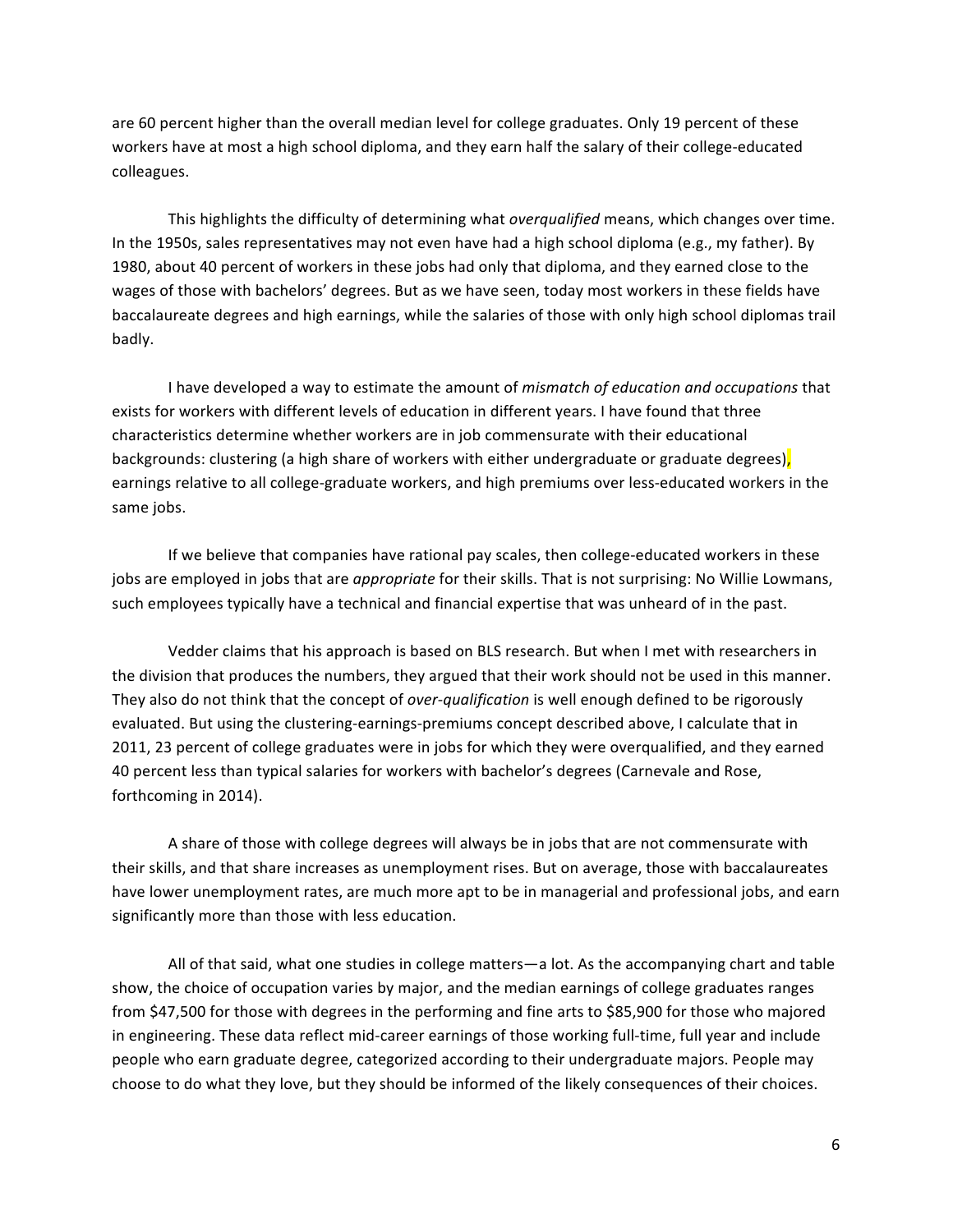

Source: American Community Survey. These data are based on 25- to 65-year-old workers working full-time/fullyear and includes those who went to graduate/professional school (potentially in another field).

These variations in earnings are determined in large part by the types of jobs that different majors get once they leave school. The first four columns on the table below represent the high-end professional jobs that undergraduates prepare for.

The pay differences across these occupations mean that the majors with the highest concentrations in education and the arts or in the middle- or low-skill jobs are those with the lowest earnings: performing and fine arts, psychology and social work, humanities and liberal arts, and communication and journalism.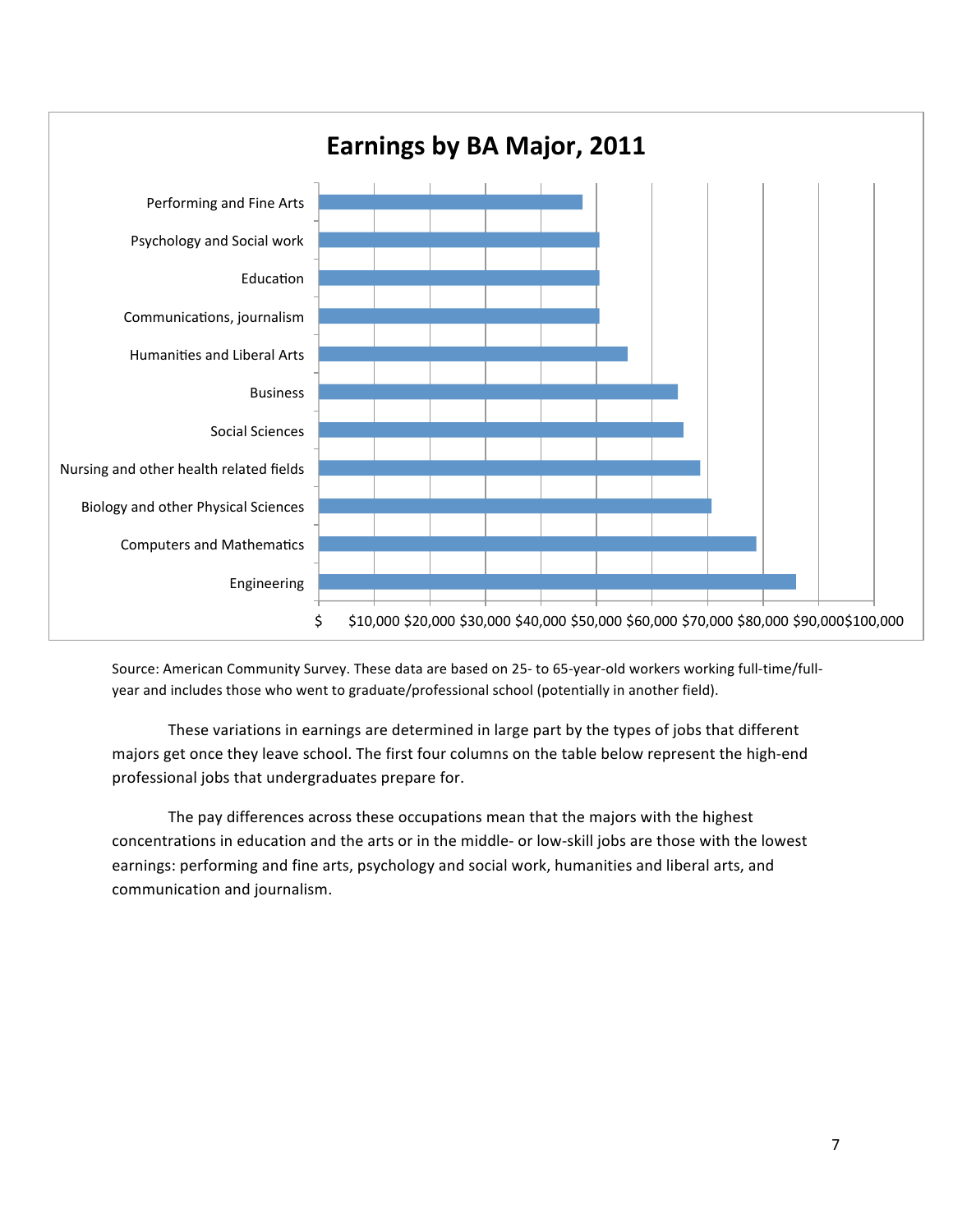#### **Occupations by Majors**

|                                   | Managers and<br>professionals in<br>business and<br>public<br>administration | Doctors and<br>other<br>medical<br>professionals | Education,<br>arts, and<br>letters | <b>STEM</b> | Middle<br>Skill Jobs | Low-Skill<br>Jobs |
|-----------------------------------|------------------------------------------------------------------------------|--------------------------------------------------|------------------------------------|-------------|----------------------|-------------------|
| Performing and Fine Arts          | 21.5%                                                                        | 1.9%                                             | 38.5%                              | 7.2%        | 21.0%                | 9.8%              |
| <b>Business</b>                   | 57.9%                                                                        | 1.1%                                             | 5.3%                               | 6.9%        | 22.3%                | 6.4%              |
| Computers/Mathematics             | 22.9%                                                                        | 1.3%                                             | 9.0%                               | 48.3%       | 14.6%                | 3.9%              |
| Communications/Journalism         | 37.6%                                                                        | 2.5%                                             | 24.9%                              | 6.4%        | 21.4%                | 7.2%              |
| Education                         | 18.1%                                                                        | 2.0%                                             | 61.4%                              | 2.5%        | 11.3%                | 4.8%              |
| Engineering                       | 31.5%                                                                        | 1.4%                                             | 5.6%                               | 44.0%       | 13.1%                | 4.4%              |
| Health                            | 13.4%                                                                        | 62.4%                                            | 6.5%                               | 7.5%        | 5.7%                 | 4.5%              |
| Humanities/Liberal Arts           | 35.9%                                                                        | 3.6%                                             | 29.6%                              | 6.5%        | 18.0%                | 6.4%              |
| Psychology and Social work        | 27.6%                                                                        | 10.9%                                            | 36.7%                              | 5.3%        | 14.5%                | 5.1%              |
| <b>Biology and other Sciences</b> | 23.2%                                                                        | 27.0%                                            | 12.2%                              | 22.4%       | 10.2%                | 5.1%              |
| <b>Social Sciences</b>            | 49.6%                                                                        | 2.2%                                             | 16.5%                              | 7.5%        | 18.3%                | 5.9%              |

Source: American Community Survey, 2011

### Financial Issues

Countless news stories these days say that education costs are out of control and debts are extremely burdensome, which stops many from attending college. Yet total college attendance is higher than ever. How can this be?

First, the price to students of a college education is often misrepresented. Newspapers report on \$60,000 annual costs for tuition, fees, and room and board but fail to mention how few schools charge this amount and how few students actually pay such sums.

If the costs that would remain even if an individual were not in school were excluded from the calculation (e.g., the approximately \$9,000 in room and board), the average net price of tuition and fees (published price minus grant aid and tax benefits) is actually quite low. Less than 10 percent of four-year college students face total out-of-pocket expenses (including room and board) of over \$40,000.

At community colleges, the price was negative in the past academic year, since grants were greater than costs. At public four-year institutions, the net price was \$2,910; at private four-year schools, it was \$13,380 (College Board, 2012).

The really high prices are found in the most selective private schools, where tuition and fees average \$30,000 (room and board averages \$13,000, and transportation and books are another \$2,500).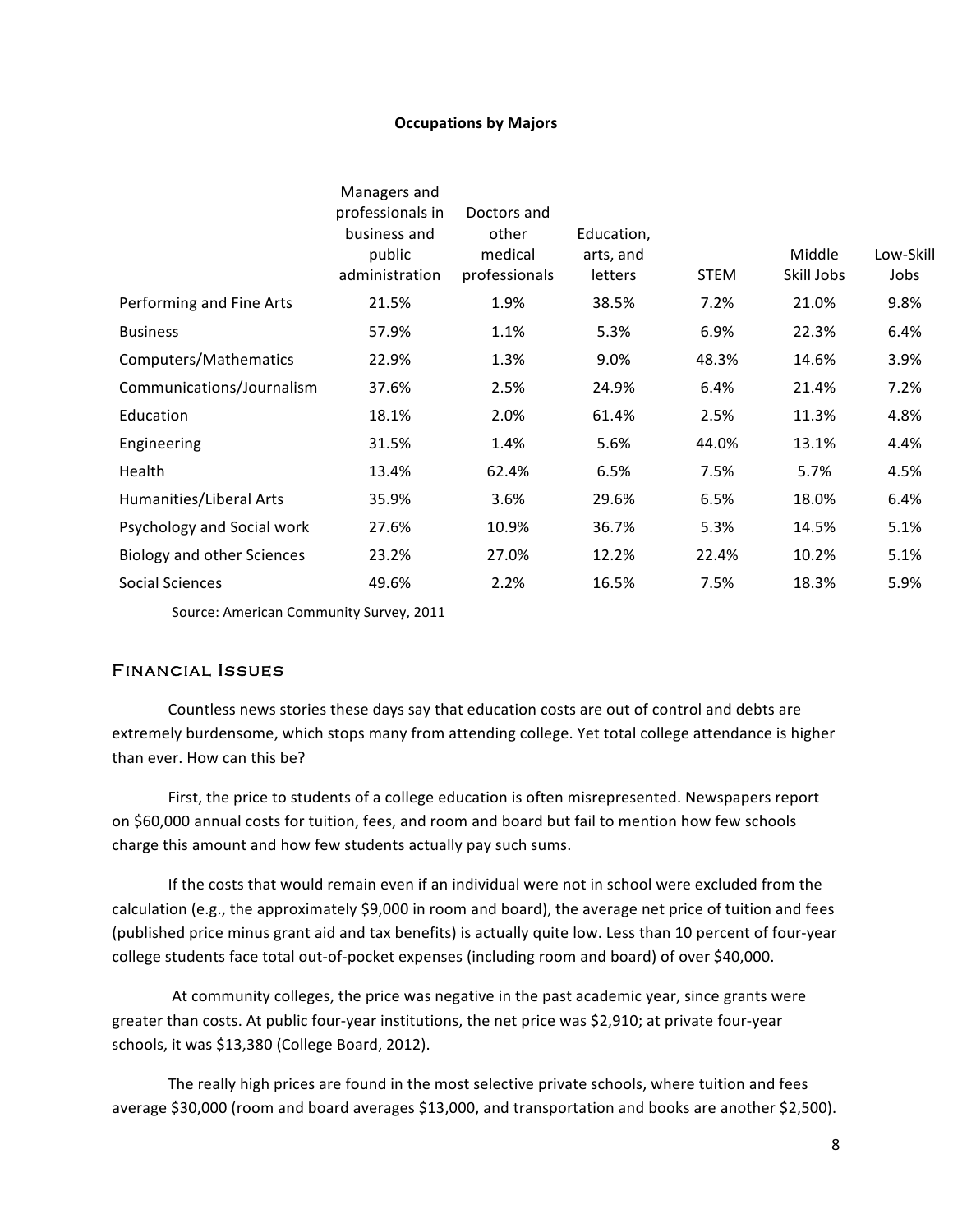But there is a lot of aid available: The average *net* price at these schools is just over \$11,000. If we exclude the third of students who are playing full freight, then the average net annual tuition and fees for those receiving aid (predominately provided by the institution) is a little more than \$12,000.

Debt is another thing that has received a lot of media attention. About 35 percent of students owe nothing when they graduate, which is rarely mentioned. The often-cited average debt of about \$26,000 is based on the 65 percent who incur it. Only one in 250 (.004 percent) college graduates owes over \$100,000 (*Baccalaureate and Beyond Survey*, 2008).

Most of the students with high debt have attended law and medical school. They have been willing to incur it because of the salaries associated with those degrees. As evidence of the importance of high pay, the number of law-school applications plummeted when recent graduates had difficulty finding work.

Many commentators have pointed out that total student debt now is over \$1 trillion, surpassing total credit-card debt. A worrisome figure to be sure, but the claim that it will lead to a crisis to rival the bursting of the housing bubble is unwarranted. Taking a loan for advanced education is an investment that usually leads to significantly higher income in the future, while housing is a consumption good.

Critics also point to high student default rates. But the most dramatic figure cited (35 percent of debtors under 30 were delinguent, according to the July 25, 2013 data byte of the day on Demos.org) is calculated shortly after graduation, when many students have yet to start their professional careers. By contrast, the Department of Education estimates that the 20-year default rate on loans initiated in the 2009 academic year will be 9 percent of borrowers

(http://ifap.ed.gov/eannouncements/attachments/CDRlifetimerate2011attach2.pdf). A sizable number of people are certainly inconvenienced for their first 10 years after graduation and face a long period of repayments, but a relatively small percentage confront default.

Nonetheless, for many borrowers even modest student debt crowds out other spending. But our postsecondary system is huge and provides many options. Students can minimize debt by going to a less-expensive public four-year college or by starting at a community college and then transferring to a state four-year school. In fact, people seem to be taking advantage of this and other lower-cost options: Average yearly expenditures by students and their families have declined from \$24,000 in 2010 to \$22,000 in 2013 (Sallie Mae, 2013).

Since debt is related to costs, some argue that public higher education institutions should abolish tuition and fees (as many European countries have historically done, although that is changing with massification). But most students who get bachelor's degrees come from families in the top half of the income distribution and are able to handle the loans.

Moreover, as tuition and fees cover less than 20 percent of the costs at public institutions and under 30 percent at private ones, all levels of government spend about \$450 billion a year on postsecondary education. If subsidies were higher and higher education nearly free, many students from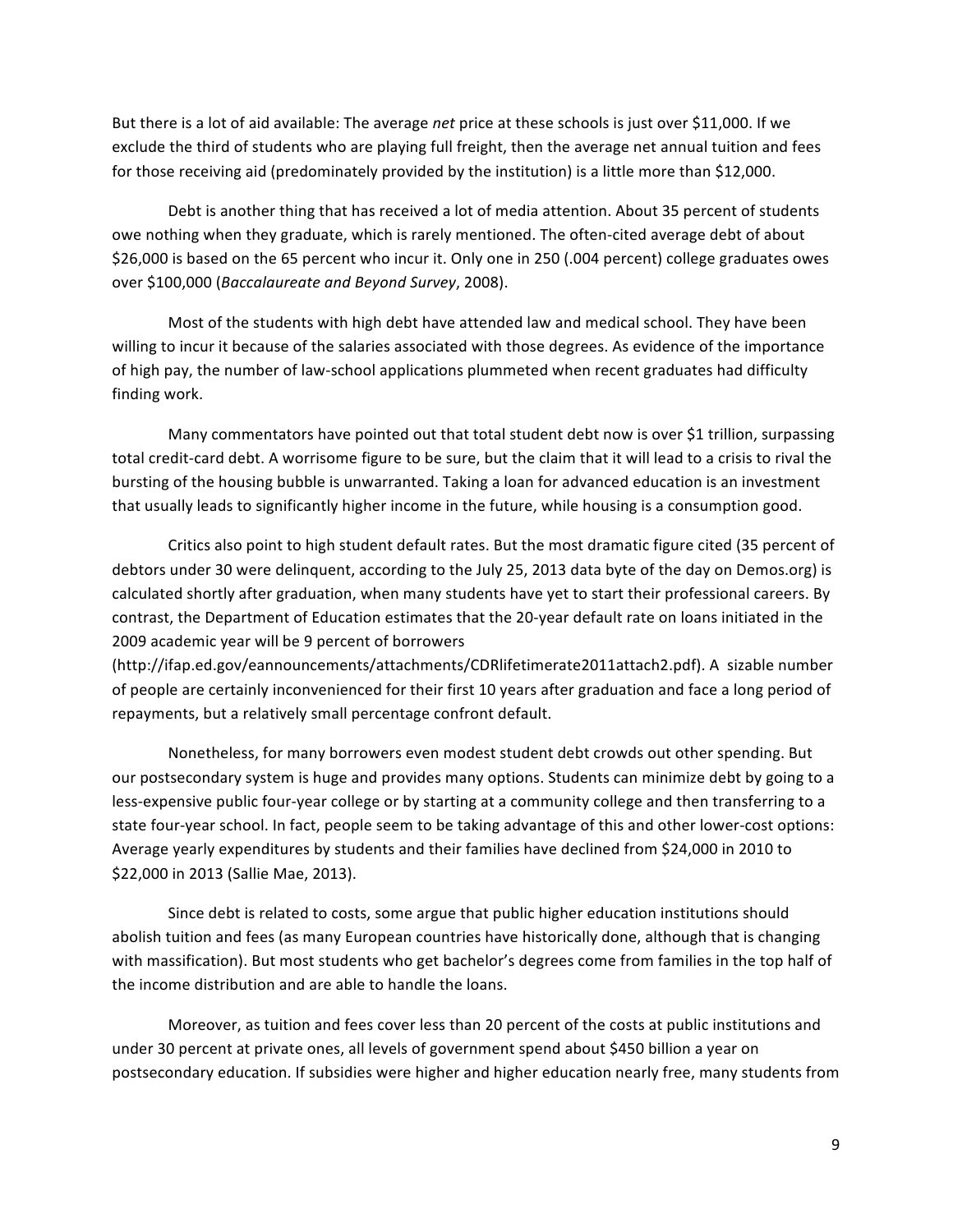upper-income families would attend the best schools, prepare for high-earning jobs, and pay very little for the privilege.

Currently, the US system has high sticker prices but many sources of student support—e.g., loans, grants, and scholarships. Some of the last are provided by institutions, in part from their tuition and fee revenues. This way, wealthy families subsidize the costs of students from middle and lowincome families. Ultimately, it is not unreasonable to ask these students to cover the remaining costs even if they assume modest amounts of debt.

Finally, critics have developed two arguments about costs, dropout rates, and future earnings in the debate about the value of attending college. Schneider (2009) evaluated individual colleges in terms of the "return on investments" that students can expect. This is a difficult task that relies on adjusting for lost wages while in school, sticker prices, average grants, graduation rates, and the earnings of the graduates of each school.

While some of Schneider's methodological choices produced lower estimates of benefits than my calculations have, a more important flaw was not including the 35 percent of undergraduates who go on to earn graduate degrees. Presumably, these are the more academically advanced students, and not including them leads to a significantly understatement of institutional performance. [

Meanwhile, James Altucher (2013) and others claim that higher education's increasingly high costs change the equation so much that attending college is no longer worthwhile. Instead, they propose that parents put the \$200,000-\$250,000 they would pay to send their children to a four-year school into a retirement account, which, with compounded interest, would presumably be worth millions when the children are ready to retire.

This argument contains several errors. First, as was shown above, only a small share of private colleges cost \$200,000-\$250,000, and no public institution comes even close to this amount. And the relatively few who pay this much (perhaps 5 percent of four-year college completers) come from upperincome families and go to the most selective private schools.

As a result, they can expect above-average earnings because they are more academically privileged, on average, from cradle through graduate/professional school and because a high proportion of them will obtain graduate/professional degrees. So for them, the premium is considerably more than the typical \$1 million over a lifetime.

Finally, putting the money in a retirement account is simply not a viable strategy for the great majority of students, even if the out-of-pocket costs were \$50,000-\$100,000. The presumed multimillion-dollar payoff of retirement accounts is very unlikely to materialize because it requires that those with a high school education and low-to-modest earnings leave the principal and dividends/interest untouched for 40 years. But high school graduates have one quarter of the savings of those with a college degree when they reach their 50s, because they have used most or all of their income to support their standard of living, buy homes, and send their children to college.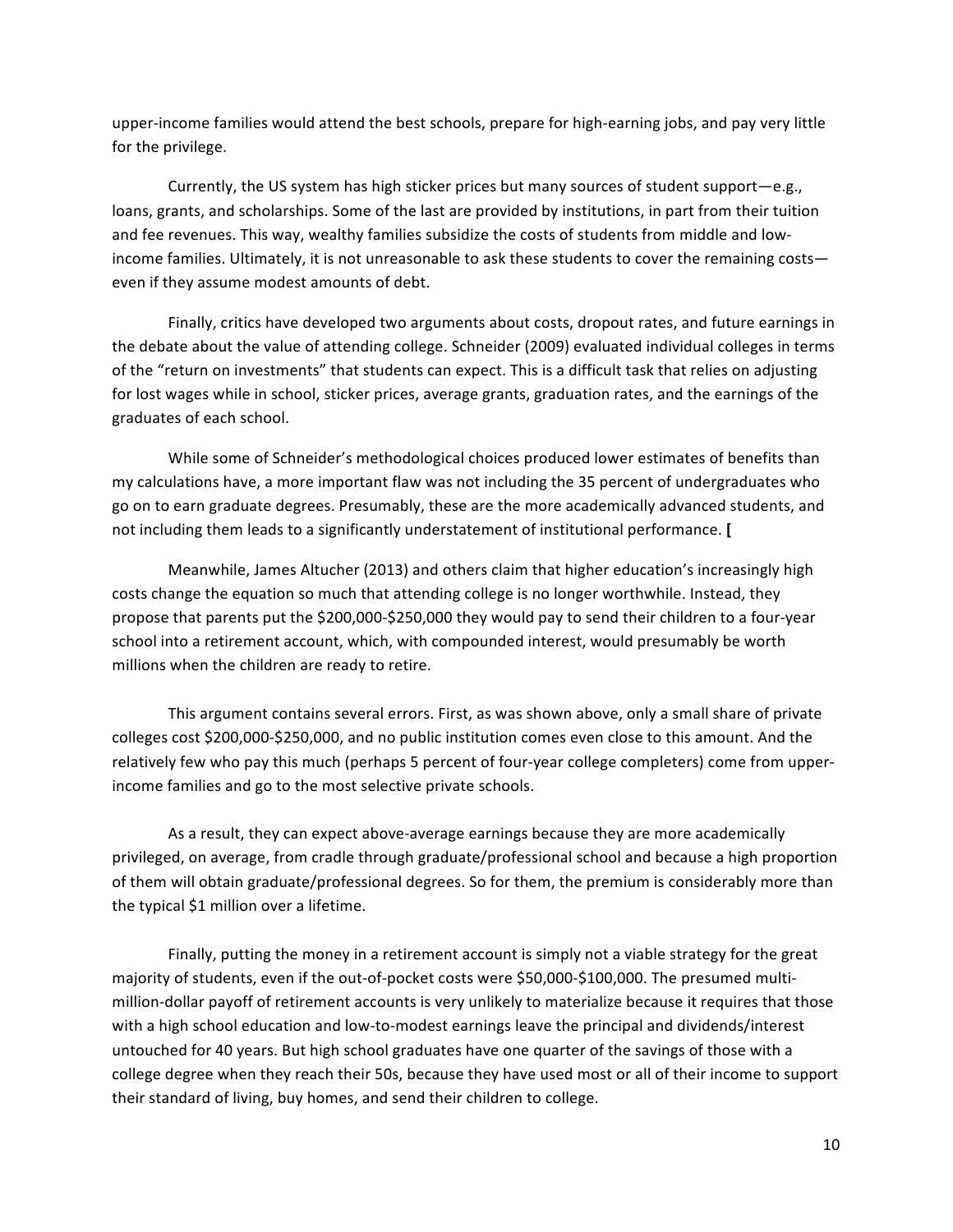## Learning Gains

Arum and Roksa (2011) shocked many people when they reported that only 55 percent of students had learning gains in their first two years of college. If only slightly more than half of students are getting something from their education, then the system really is in crisis.

There are two problems with their arguments. First, although Arum and Roksa say relatively few students achieve learning gains, they have not proved that most people did not have any such gains. This is not a linguistic trick: The issue is one of statistical significance.

It is difficult to quantify ability/learning, since the same person taking a similar test more than once will get varying scores. Because of this scoring variance, large "learning gains" are needed to get "statistically significant" results. In other words, many people who took their tests had small gains but were not included in Arum and Roksa's group of learning gainers because of a lack of statistically significant difference, as the researchers have set the parameters.

Second, the Collegiate Learning Assessment—the test Arum and Roksa used to determine the learning that occurs in college—attempts to measure real-world skills, but it does not seem to have succeeded. Many studies find that baccalaureate earnings vary up to 100 percent according to the field of study: Those in science, technology, engineering, and math (STEM) earn the most, followed by business majors. Those with the lowest earnings are in the arts, humanities, and social sciences. However, on the test, those in the liberal arts and humanities had the highest scores and the largest learning gains, while those who were STEM and business majors had the lowest scores and represented the smallest share of people with gains.

But while Arum and Roksa's approach may not be optimal, they raise the issue of what types of skills are gained over four or more years of college. On the one hand, many students major in areas that teach specific skills that can be used in certain occupations—such as business, engineering, and education. The STEM majors are also closely aligned with certain occupations, but the analytic thinking required in these areas is easily transferred to sales and management occupations.

On the other hand, a four-year series of courses can be seen as an apprenticeship in task completion, analytical thinking, and learning to work with others. For 35 percent of college graduates, the BA is a stepping-stone to a graduate degree and even higher earnings. But even for those who don't go to graduate school, the 40 or so courses that they have completed mean they have satisfied instructors in different subjects with progressive difficulty. Without necessarily knowing which courses led to which skills, they have many more capabilities than they would have had without the higher education experience and are rewarded accordingly.

## **CONCLUSION**

While these data present a convincing case, it is important to hear from the students themselves. Fortunately, the 2009 BPS survey asked students "whether the education they got was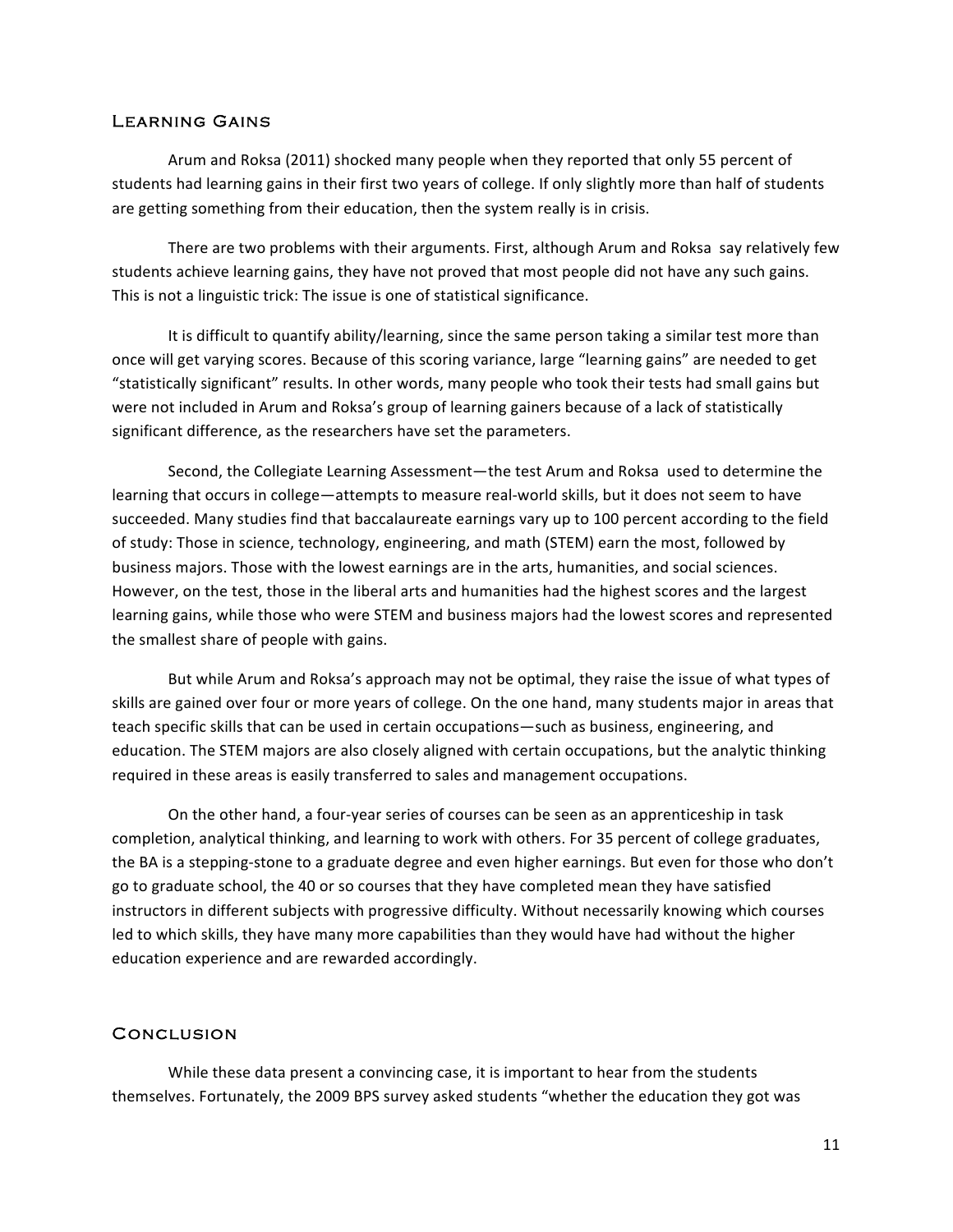worth the cost." Although they faced a very weak labor market, 79 percent said yes; even two thirds of those who dropped out without earning any credential said yes.

To get a job with middle-income wages in today's economy requires at least some postsecondary education. For many, a two-year degree or occupational certificate will be the best fit, but earning a bachelor's or—better—a professional or graduate degree remains a great choice for those who can manage it.

The bottom line is that the high baccalaureate wage premium demonstrates that employers value the skills acquired in college. In fact, in The Undereducated American, Anthony Carnevale and I argue that increasing the number of people with some postsecondary school by 20 million will increase the nation's yearly GDP by \$500 billion and reduce the level of wage inequality by 40 percent.

As long as a college education challenges students, there always will be a significant number who do not earn a degree. This is especially true for students who had modest to low grades in high school, who are older and have many outside commitments, and who cannot commit the time necessary to go to class and do their assignments.

Many people rise to this challenge, but we do not know ahead of time who will succeed and who will fail. We cannot avoid the trade-off of encouraging more to try, even if a substantial proportion will not succeed. The two most important things we can do to move national social and economic prosperity forward is to produce high school graduates with stronger academic skills and to identify and support students who are starting to fall behind.